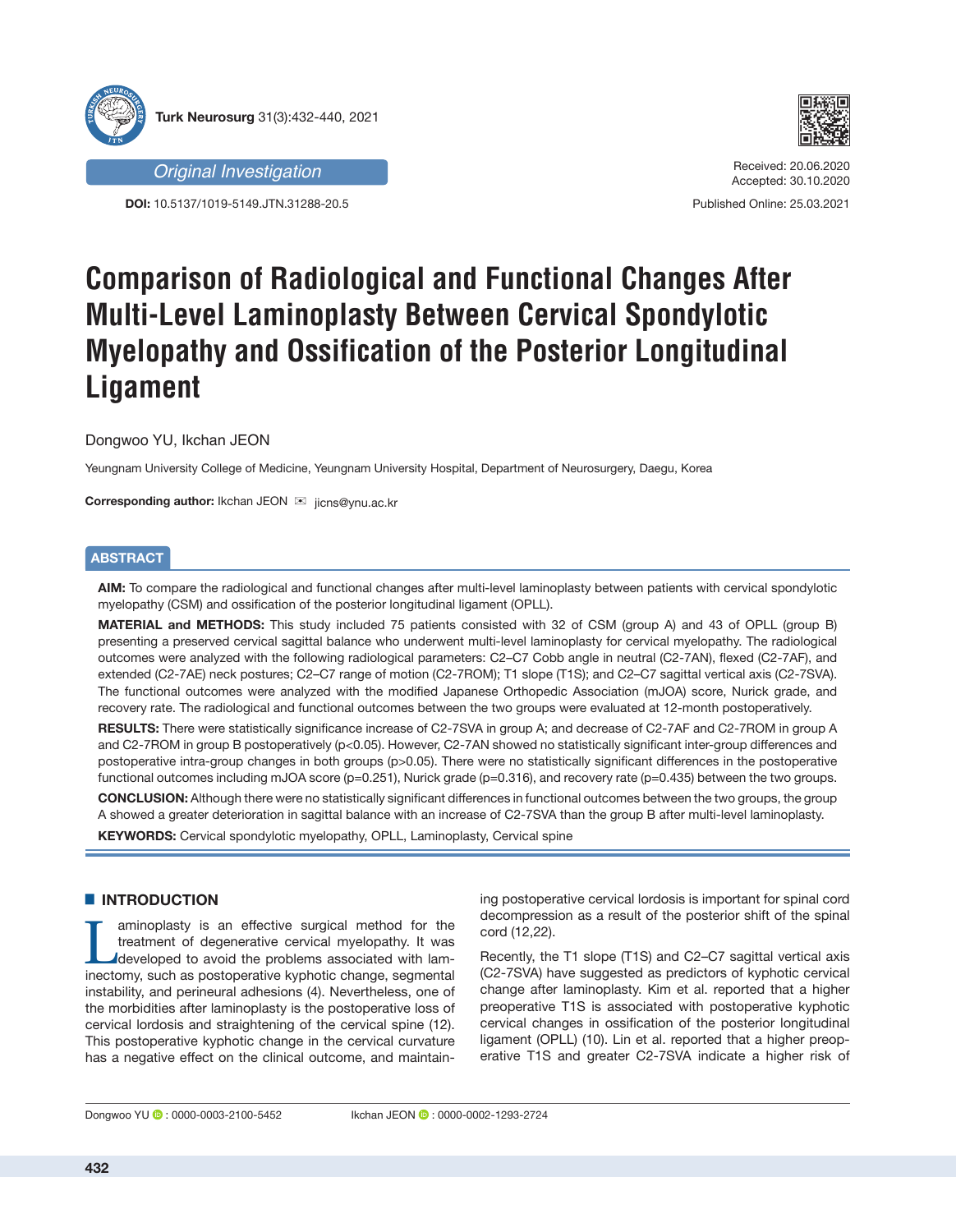postoperative cervical malalignment in cervical spondylotic myelopathy (CSM) (12). Many previous studies have examined the relationship between preoperative radiological parameters and changes of sagittal alignment after laminoplasty.

Thus far, most previous studies have focused on the overall postoperative changes in patients with cervical myelopathy without distinguishing between CSM and OPLL. Few reports have compared the outcomes between CSM and OPLL after laminoplasty. In this study, we analyzed the radiological and functional outcomes after multi-level laminoplasty between patients with CSM and OPLL who had preserved preoperative sagittal balance and similar neurological status.

## █ **MATERIAL and METHODS**

This study was approved by the institutional review board (No. 2020-02-039), which waved the requirement for informed consent due to retrospective design.

### **Study Design and Patient Population**

This study included consecutive patients who underwent cervical laminoplasty for cervical myelopathy caused by CSM (group A) or OPLL (group B) under preserved lordotic cervical curvature and no dynamic instability between February 2013 and October 2018 in a single tertiary institution. Cervical myelopathy was confirmed based on the clinical symptoms, neurological examination, electrophysiological study, and magnetic resonance imaging (MRI). All patients underwent lateral radiographs including dynamic views, computed tomography (CT), and MRI preoperatively. Patients presenting with cervical myelopathy related with spinal cord tumor, infection, traumatic cervical cord injury, cervical spine deformities, myelitis, syringomyelia, and prior cervical surgeries were excluded. In addition, we also excluded patients in whom the C7 vertebral body was not observed in the preoperative imaging studies. All patients underwent opendoor laminoplasty using a plate system (CENTERPIECE plate, Medtronic Sofamor Danek, Memphis, TN, USA) for treating cervical myelopathy and were followed up for 12 months. The collected demographic data included age on the day of surgery, sex, duration of symptoms, and body mass index. All clinical and radiological data of the electronic charts were obtained and reviewed retrospectively under the approval by the institutional review board.

## **Surgical Procedure**

Patient was placed prone with the cervical spine in neutral, and the head was supported by a Mayfield head frame. Midline incision and subperiosteal dissection of posterior muscles were performed from the spinous process to the medial portion of lateral mass while preserving the muscles attached to C2 and C7. After exposing the posterior bony structures, the open side of lamina was drilled to a thin layer, which was then resected with a 1-mm Kerrison punch. On the contralateral hinge side, partial-thickness of the lamina was drilled so that it was thin enough to bend. The open side was determined by the side which was more symptomatic or showed greater cord compression. After the lamina door was

elevated, the expanded spinal canal was supported and fixed using titanium miniplates and screws (CENTERPIECE plate) on the open side. All patients wore a Philadelphia neck collar for 2 months postoperatively.

#### **Radiological Assessment**

Neutral and dynamic lateral radiographs were obtained sequentially. Dynamic radiographs were taken by positioning patient's neck in complete flexion and extension. Cervical sagittal balance was evaluated with the following radiological parameters: C2-7SVA, T1S, C2–C7 Cobb angle (C2-7AN in neutral, C2-7AF in flexed, and C2-7AE in extended neck postures), and C2–C7 range of motion (C2-7ROM). C2-7SVA was measured as the horizontal distance between the C2 plumb line and the posterior-superior aspect of C7 (27). C2- 7AN was measured as the sagittal Cobb angle of the lower endplate of C2 and C7 in the natural position. C2-7AF and C2- 7AE were measured in the same way on dynamic radiographs. The measurement of radiological parameters is presented in Figure 1A, B. Lordosis and kyphosis were recorded as positive and negative values, respectively. C2-7ROM was measured as the difference between C2-7AE and C2-7AF, while T1S was measured as the angle between the horizontal plane and the superior T1 endplate in the preoperative sagittal view of CT. Postoperative loss of cervical lordosis was defined based on the difference between preoperative C2-7AN and postoperative C2-7AN. All measurements were performed based on the digitalized radiographic data by two independent spine surgeons, which were averaged to provide us the final measurements for the radiological parameters.

#### **Functional Assessment**

The preoperative status of cervical myelopathy and postoperative outcome were assessed using a modified Japanese Orthopedic Association (mJOA) score and Nurick grade. The mJOA score is obtained using 18-point scale wherein 5 points represent upper extremity motor function, and 7 points represent lower extremity motor function, 3 points represent sensation, and 3 points represent micturition (1). The Nurick grade is classified into six grades as follows: 0, signs or symptoms of root involvement but with no evidence of spinal cord disease; 1, signs of spinal cord disease but no difficulty in walking; 2, slight difficulty in walking that does not prevent full-time employment; 3, difficulty in walking that prevents full-time employment or the ability to perform housework but is not severe enough to require assistance when walking; 4, able to walk with assistance; and 5, chair bound or bedridden (13). The recovery rate was calculated using the formula established by Hirabayashi et al. [postoperative - preoperative mJOA score/18 - preoperative mJOA score × 100 (%)] (3).

#### **Statistical Analysis**

Student's *t*-test for parametric continuous variables and Mann–Whitney U test for non-parametric continuous variables were used to compare the two population means. The chi-square test was used to assess the relationship between categorical variables, and repeated-measures analysis of variances (ANOVA) was used for parametric continuous variables changing over time to compare the two population means.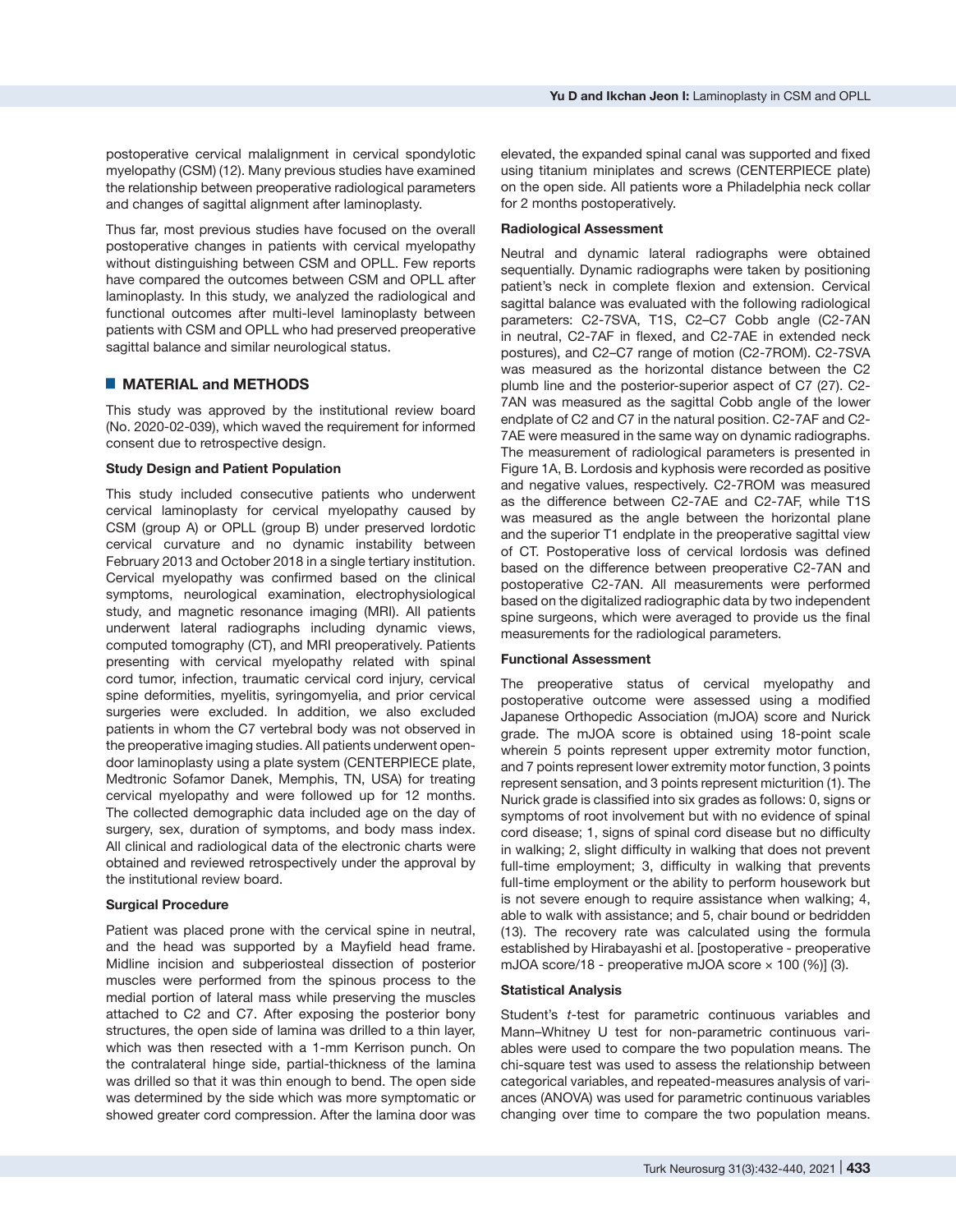

**Figure 1:** Measurement of C2–C7 sagittal vertical axis (α) and C2–C7 Cobb angle (β) on lateral radiograph **(A)**, and T1 slope (γ) on sagittal view of computed tomography **(B)**.

The Pearson correlation coefficient (*r*) was used to assess the relationship between the parametric continuous variable. The value of  $r$  ranged from  $+1$  to  $-1$ , with a value between  $\pm$  0.50 and  $\pm$  1.00 indicating a strong correlation, between  $\pm$  0.30 and  $\pm$  0.49 indicating a moderate correlation, and below  $\pm$  0.29 indicating a weak correlation. The inter-observer reliabilities for radiological parameters were measured using intra-class correlations (ICC; two-way mixed model with consistency agreement; 95% confidence interval). ICC values of 0.00–0.20 indicated for poor agreement, 0.21–0.40 for fair agreement, 0.41–0.60 for moderate agreement, 0.61–0.80 for good agreement, and 0.81–1.0 for very good agreement. Statistical analysis was conducted using SPSS version 25.0 software (SPSS Inc., Chicago, Illinois), and p<0.05 was considered statistically significant.

## █ **RESULTS**

## **Demographic and Clinical Data**

Among the 95 patients with cervical myelopathy, 20 patients were excluded owing to traumatic cervical cord injury  $(n=10)$ , prior cervical surgery  $(n=4)$ , follow-up loss  $(n=4)$ , and inappropriate radiographs (n=2). The final analysis included 75 patients consisted with 32 of group A and 43 of group B. There were no statistically significant differences in age (64.5  $\pm$  11.7 vs. 63.6  $\pm$  10.4 years, p=0.727), sexual distribution (25 men and 7 women vs. 29 men and 14 women, p=0.308), and duration of symptom (11.9  $\pm$  16.2 vs. 10.8  $\pm$  13.3 months, p=0.737) between the two groups. However, group B showed significantly higher BMI (23.8  $\pm$  3.4 vs. 25.3 $\pm$ 3.2, p=0.046) and larger extent of lesion  $(3.0 \pm 0.6 \text{ vs. } 3.6 \pm 1.4 \text{ levels}, \text{ p=0.020}).$ There were no statistically significant differences in the extent  $(2.6 \pm 0.6 \text{ vs. } 2.7 \pm 0.6 \text{ levels}, \text{ p=0.305}), \text{ sites } (\text{p=0.206}), \text{ and}$ involvement of C3 ( $p=0.283$ ) and C7 ( $p=0.056$ ) in laminoplasty

between the two groups. Detailed data are presented in Table I.

#### **Radiological Outcomes**

1. Preoperative radiological parameters

Preoperative radiological parameters were analyzed between the groups A and B. There was a statistically significant difference in preoperative C2-7ROM (46.5  $\pm$  15.2° vs. 37.9  $\pm$ 13.2º, p=0.010). However, there were no statistically significant differences in C2-7AN (17.2  $\pm$  10.4° vs. 15.2  $\pm$  10.6°, p=0.423), C2-7AF (16.9  $\pm$  8.5° vs. 12.9  $\pm$  9.2°, p=0.059), C2-7AE (29.5  $\pm$  11.5° vs. 24.9  $\pm$  12.8°, p=0.109), T1S (23.4  $\pm$  7.3° vs. 23.9  $\pm$  8.3°, p=0.744), and preoperative C2-7SVA (17.9  $\pm$  10.6 vs.  $22.7 \pm 13.4$  mm, p=0.104). Preoperative radiological data are presented in Table II.

#### 2. Postoperative radiological parameters

Postoperative radiological parameters were analyzed between groups A and B. There were no statistically significant differences in postoperative radiological parameters including C2-7AN (13.1  $\pm$  13.9° vs. 11.3  $\pm$  11.5°, p=0.547), C2-7AF (10.8  $\pm$  9.9 $\degree$  vs. 12.3  $\pm$  9.4 $\degree$ , p=0.499), C2-7AE (23.4  $\pm$  14.7 $\degree$  vs. 19.8  $\pm$  11.4°, p=0.240), C2-7ROM (32.2  $\pm$  12.9° vs. 31.8  $\pm$  10.8°, p=0.313), T1S (25.5  $\pm$  5.3° vs. 23.2  $\pm$  5.1°, p=0.058), and C2-7SVA (27.3  $\pm$  15.3 vs. 23.8  $\pm$  12.5 mm, p=0.268). There were statistically significant differences in C2-7AF, C2-7ROM, and C2-7SVA of group A and in C2-7ROM of group B between the pre- and postoperative data (p<0.05). Postoperative radiological data are presented in Table II.

3. Comparison of the changes (Δ) in radiological parameters for 12 months between the two groups

There was a statistically significant difference in ΔC2-7SVA  $(9.4 \pm 17.1 \text{ vs. } 1.1 \pm 17.2 \text{ mm}, p=0.041)$  between groups A and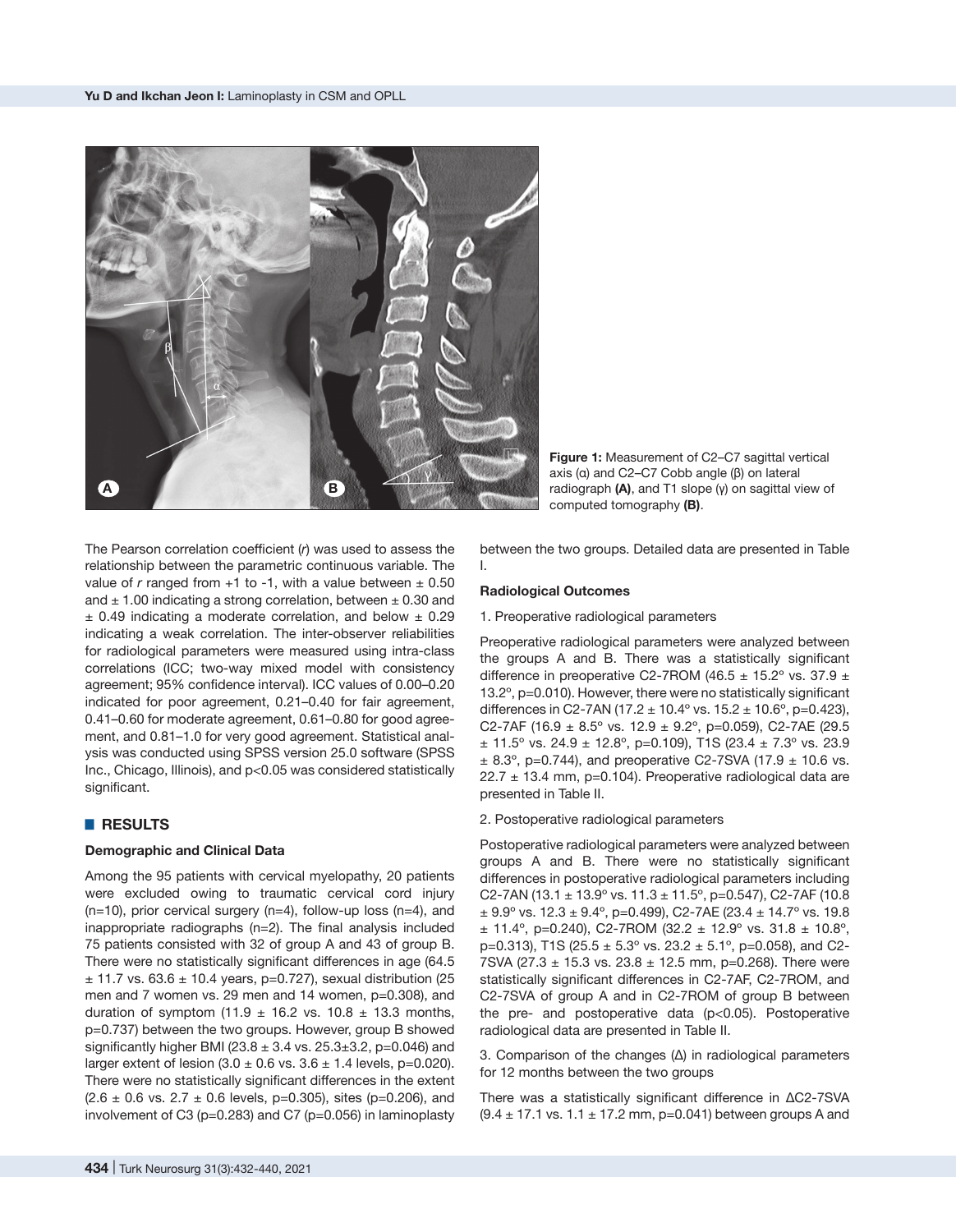### **Table I:** Demographic and Clinical Data

|                                       | <b>Group A</b>                    | <b>Group B</b>                                           | Group A+B                         | p value <sup>+</sup> |
|---------------------------------------|-----------------------------------|----------------------------------------------------------|-----------------------------------|----------------------|
| Patients                              | 32                                | 43                                                       | 75                                |                      |
| Age (years)                           | $64.5 \pm 11.7$<br>$(47-82)$      | $63.6 \pm 10.4$<br>$(45 - 84)$                           | $63.9 \pm 10.7$<br>$(45 - 84)$    | 0.727                |
| Sex (men:women)                       | 25:7                              | 29:14                                                    | 54:21                             | 0.308                |
| <b>BMI</b>                            | $23.8 \pm 3.4$<br>$(18.7 - 32.1)$ | $25.3 \pm 3.2$<br>$(17.1 - 34.1)$                        | $24.7 \pm 3.4$<br>$(17.1 - 34.1)$ | 0.046                |
| Duration of symptom (month)           | $11.9 \pm 16.2$<br>$(1-60)$       | $10.8 \pm 13.3$<br>$(1 - 36)$                            | $11.3 \pm 14.5$<br>$(1-60)$       | 0.737                |
| Extent of lesion (level)<br>OPLL type | $3.0 \pm 0.6$                     | $3.6 \pm 1.4$<br>Continuous 5<br>Segmental 7<br>Mixed 27 | $3.3 \pm 1.1$                     | 0.020                |
|                                       |                                   | Localized 4                                              |                                   |                      |
| Extent of laminoplasty (level)        | $2.6 \pm 0.6$<br>$(2-3)$          | $2.7 \pm 0.6$<br>$(2-4)$                                 | $2.6 \pm 0.6$<br>$(2-4)$          | 0.305                |
| Site of laminoplasty                  |                                   |                                                          |                                   |                      |
| C3/4/5                                | 6(18.8%)                          | $3(7.0\%)$                                               | $9(12.0\%)$                       |                      |
| C4/5/6                                | 9(28.1%)                          | 13 (30.2%)                                               | 22 (29.3%)                        |                      |
| C3/4/5/6                              | 17 (53.1%)                        | 22 (51.2%)                                               | 39 (52.0%)                        | 0.206                |
| C4/5/6/7                              | $0(0\%)$                          | $3(7.0\%)$                                               | $3(4.0\%)$                        |                      |
| C3/4/5/6/7                            | $0(0\%)$                          | 2(4.7%)                                                  | 2(2.7%)                           |                      |
| Involvement of C3                     | 23 (71.9%)                        | 27 (62.8%)                                               | 50 (66.7%)                        | 0.283                |
| Involvement of C7                     | $0(0\%)$                          | 5(11.6%)                                                 | 5(6.7%)                           | 0.056                |

*CSM: Cervical spondylotic myelopathy, OPLL: Ossification of posterior longitudinal ligament, Group A patients with CSM, Group B patients with OPLL: BMI body mass index, <sup>+</sup> between the groups A and B.*

**Table II:** Pre- and Postoperative Radiological Parameters in the Groups A and B

|                           | <b>Group A</b>   | <b>Group B</b>   | Group A+B        | p value <sup>+</sup> |
|---------------------------|------------------|------------------|------------------|----------------------|
| <b>Preoperative</b>       |                  |                  |                  |                      |
| $C2-7AN$ ( $^{\circ}$ )   | $17.2 \pm 10.4$  | $15.2 \pm 10.6$  | $16.1 \pm 10.5$  | 0.423                |
| $C2-7AF$ ( $^{\circ}$ )   | $16.9 \pm 8.5$   | $12.9 \pm 9.2$   | $14.7 \pm 9.1$   | 0.059                |
| $C2-7AE$ ( $^{\circ}$ )   | $29.5 \pm 11.5$  | $24.9 \pm 12.8$  | $26.9 \pm 12.4$  | 0.109                |
| $C2-7ROM$ ( $^{\circ}$ )  | $46.5 \pm 15.2$  | $37.9 \pm 13.2$  | $41.6 \pm 14.6$  | 0.010                |
| T1S(°)                    | $23.4 \pm 7.3$   | $23.9 \pm 8.3$   | $23.7 \pm 7.9$   | 0.744                |
| $C2-7SVA$ (mm)            | $17.9 \pm 10.6$  | $22.7 \pm 13.4$  | $20.6 \pm 12.4$  | 0.104                |
| Postoperative (12 months) |                  |                  |                  |                      |
| $C2-7AN$ ( $^{\circ}$ )   | $13.1 \pm 13.9$  | $11.3 \pm 11.5$  | $*12.1 \pm 12.6$ | 0.547                |
| $C2-7AF$ ( $^{\circ}$ )   | $*10.8 \pm 9.9$  | $12.3 \pm 9.4$   | $11.6 \pm 9.6$   | 0.499                |
| $C2-7AE$ ( $^{\circ}$ )   | $23.4 \pm 14.7$  | $19.8 \pm 11.4$  | $*21.3 \pm 12.9$ | 0.240                |
| $C2-7ROM$ ( $°$ )         | $*32.2 \pm 12.9$ | $*31.8 \pm 10.8$ | $*32.8 \pm 11.8$ | 0.313                |
| T1S(°)                    | $25.5 \pm 5.3$   | $23.2 \pm 5.1$   | $24.1 \pm 5.3$   | 0.058                |
| C <sub>2</sub> -7SVA (mm) | $*27.3 \pm 15.3$ | $23.8 \pm 12.5$  | $*25.3 \pm 13.8$ | 0.268                |

*CSM: Cervical spondylotic myelopathy, OPLL: Ossification of posterior longitudinal ligament, Group A patients with CSM, Group B patients with OPLL, C2-7AN C2-7 Cobb angle in neutral, C2-7AF C2-7 Cobb angle in flexion, C2-7AE C2-7 Cobb angle in extension, C2-7ROM C2-7 range of motion, T1S T1 slope, C2-7SVA C2-7 sagittal vertical axis, <sup>+</sup> between the groups A and B, \* Significant difference compared to preoperative data (p<0.05).*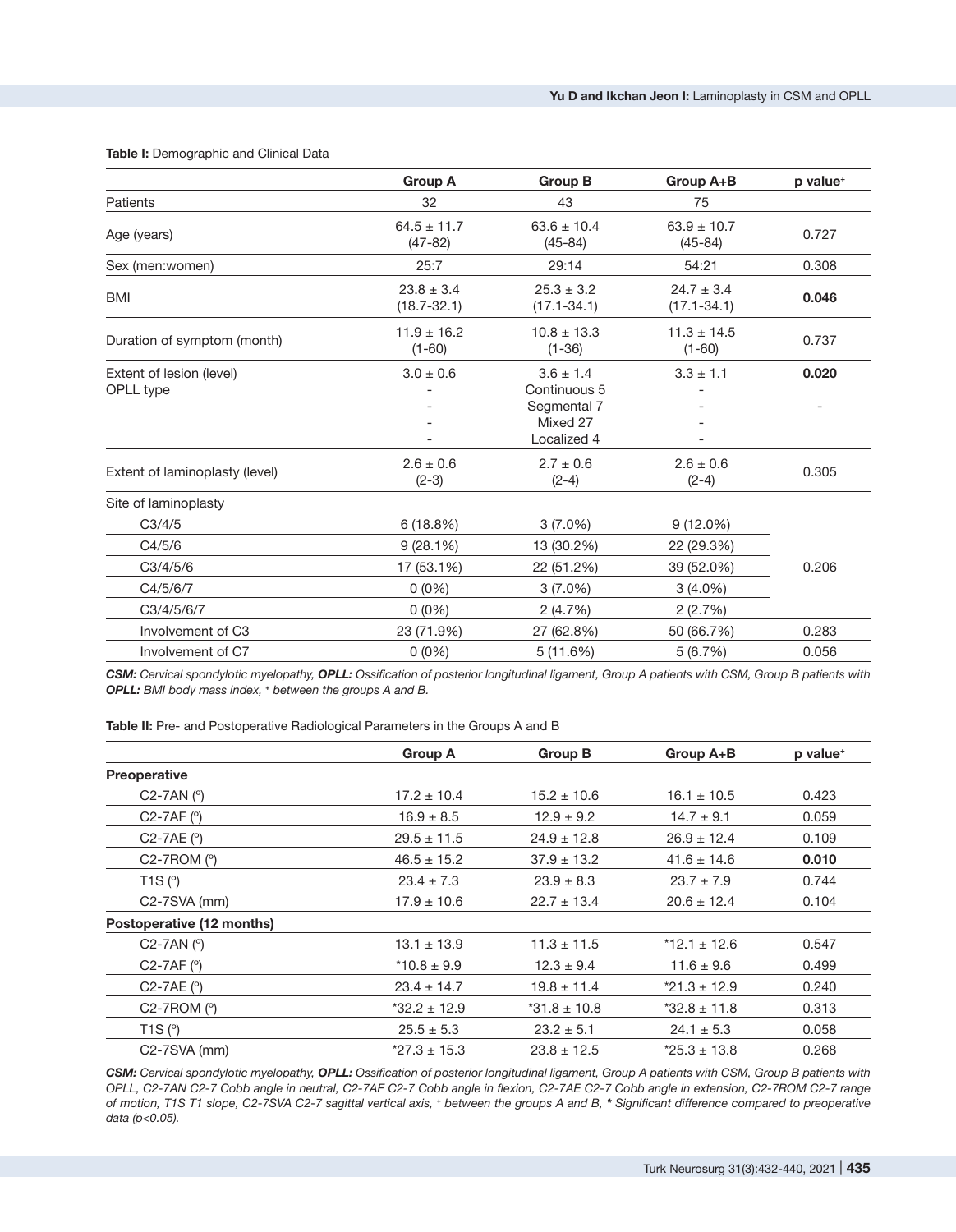|                                         | <b>Group A</b>   | <b>Group B</b>  | Group A+B       | p value <sup>+</sup> |
|-----------------------------------------|------------------|-----------------|-----------------|----------------------|
| $\triangle$ C2-7AN ( $^{\circ}$ )       | $-4.1 \pm 17.2$  | $-3.9 \pm 15.2$ | $-4.0 \pm 15.9$ | 0.959                |
| $\triangle$ C2-7AF ( $\degree$ )        | $-6.2 \pm 15.2$  | $-0.7 \pm 12.4$ | $-3.1 \pm 13.9$ | 0.088                |
| $\triangle$ C2-7AE ( $\degree$ )        | $-6.2 \pm 17.9$  | $-5.1 \pm 17.1$ | $-5.5 \pm 17.3$ | 0.787                |
| $\triangle$ C2-7ROM ( $\degree$ )       | $-12.3 \pm 19.9$ | $-6.1 \pm 16.8$ | $-8.7 \pm 18.3$ | 0.150                |
| $\Delta$ T <sub>1</sub> S ( $\degree$ ) | $2.1 \pm 7.1$    | $-0.9 \pm 8.1$  | $0.4 \pm 7.8$   | 0.106                |
| $\triangle$ C2-7SVA (mm)                | $9.4 \pm 17.1$   | $1.1 \pm 17.2$  | $4.6 \pm 17.5$  | 0.041                |

**Table III:** Comparison of the Changes (Δ) of Radiological Parameters for 12 Months Between the Groups A and B

*CSM: Cervical spondylotic myelopathy, OPLL: Ossification of posterior longitudinal ligament, Group A patients with CSM, Group B patients with OPLL, C2-7AN C2-7 Cobb angle in neutral, C2-7AF C2-7 Cobb angle in flexion, C2-7AE C2-7 Cobb angle in extension, C2-7ROM C2-7 range of motion, T1S T1 slope, C2-7SVA C2-7 sagittal vertical axis, <sup>+</sup> between the groups A and B.*

B; however, there were no statistically significant differences in radiological parameters including ΔC27AN (p=0.959), ΔC2- 7AF (p=0.088), ΔC2-7AE (p=0.787), ΔC2-7ROM (p=0.150), and T1S (p=0.106) between the two groups. Comparison of radiological changes (Δ) for 12 months between the two groups is presented in Table III.

4. Relationships between preoperative factors (age, C2- 7ROM, and T1S) and changes (Δ) in radiological parameters during the postoperative 12 months

Preoperative age was statistically significantly correlated with ΔC2-7AF in group A (r=0.39); and ΔC2-7AF (r=0.29) and ΔC2-7SVA (r=-0.24) in total patients (group A+B), respectively. Preoperative C2-7ROM was statistically significantly correlated with ΔC2-7AF (r=-0.47) and ΔC2-7AE (r=-0.37) in group A; ΔC2-7AN (r=-0.31), ΔC2-7AF (r=-0.31), and ΔC2- 7AE (r=-0.55) in group B; and ΔC2-7AN (r=-0.27), ΔC27AF (r=-0.43), ΔC2-7AE (r=-0.45), and ΔC2-7SVA (r=0.31) in group A+B, respectively. Preoperative T1S was statistically significantly correlated with ΔC2-7AN (r=-0.43) and ΔC2-7AE (r=-0.45) in group B; and ΔC2-7AN (r=-0.28) and ΔC2-7AE (r=- 0.27) in group A+B, respectively. Detailed data are presented in Table IV.

5. Inter-observer reliability

Regarding radiological parameters, inter-observer reliability presented as ICC showed very good agreement, ranging from 0.80 to 0.99. The final radiological parameter measurements used were the average of the two investigators' measurements.

#### **Functional Outcomes**

There were no statistically significant differences in the preoperative mJOA score  $(10.9 \pm 2.1 \text{ vs. } 11.3 \pm 1.9, \text{ p=0.487})$ and Nurick grade  $(3.1 \pm 0.9 \text{ vs. } 2.9 \pm 0.8, \text{ p=0.507})$  between the two groups. Postoperatively, there were also no statistically significant differences in postoperative mJOA score  $(14.1 \pm 1.3)$ vs.  $14.5 \pm 1.4$ , p=0.251), Nurick grade  $(1.9 \pm 0.7 \text{ vs. } 1.8 \pm 0.7)$  $p=0.316$ ), and recovery rate (41.2  $\pm$  27.7 vs. 45.5 $\pm$ 20.3%, p = 0.435) between the two groups. Detailed data are presented in Table V.

## █ **DISCUSSION**

Studies about the differences in radiological and functional outcomes between patients with OPLL and CSM after laminoplasty are scarce. Herein, we primarily focused on the changes in cervical curvature, ROM, and SVA in terms of radiological outcomes. Sakai et al. (16) and Lee et al. (11) reported that both cervical lordosis and SVA worsened following laminoplasty in both CSM and OPLL groups, while Sakaura et al. (18) and Kato et al. (7) reported no significant differences in cervical lordosis and SVA after laminoplasty in both CSM and OPLL groups. Our results were not consistent with the results of these previous studies. Unlike the OPLL group, the CSM group showed a significant increase of C2-7SVA at the 12-month follow-up. Additionally, there was a marginal loss of cervical lordosis, with no statistical significance, in both groups. Considering the changes in radiological parameters, there was a deterioration of the sagittal balance with increase of C27SVA in the CSM group compared to the OPLL group after multi-level laminoplasty.

There was a significant reduction in ROM at 12 months after laminoplasty in both groups, and the CSM group showed a greater reduction in ROM than the OPLL group. Some previous studies have reported a reduction in ROM as well as a progression of sagittal imbalance after laminoplasty, but the etiology of these problems remains debatable (15,19). The damage and atrophy of the posterior deep muscles including the semispinalis cervicis muscle, the injury of the nuchal ligament, and bony fusion of facet joints after laminoplasty are considered the main reasons for these postoperative changes (20,23,25). The reduction in ROM following laminoplasty is reported to range from 30% to 70% of the preoperative ROM (2,5,8). Seichi et al. reported a reduction of 13°-47° in the ROM of CSM patients (20). Our study showed a postoperative reduction of approximately 30% in the CSM group and 20% in the OPLL group. The lesser preoperative ROM of the OPLL group compared to the CSM group may have originated from the stiff segments with calcification of the posterior longitudinal ligaments. Consequently, we expect the postoperative deterioration of sagittal balance to be lesser in the OPLL group than in the CSM group after laminoplasty. In addition, Hyun et al. reported a smaller postoperative ROM in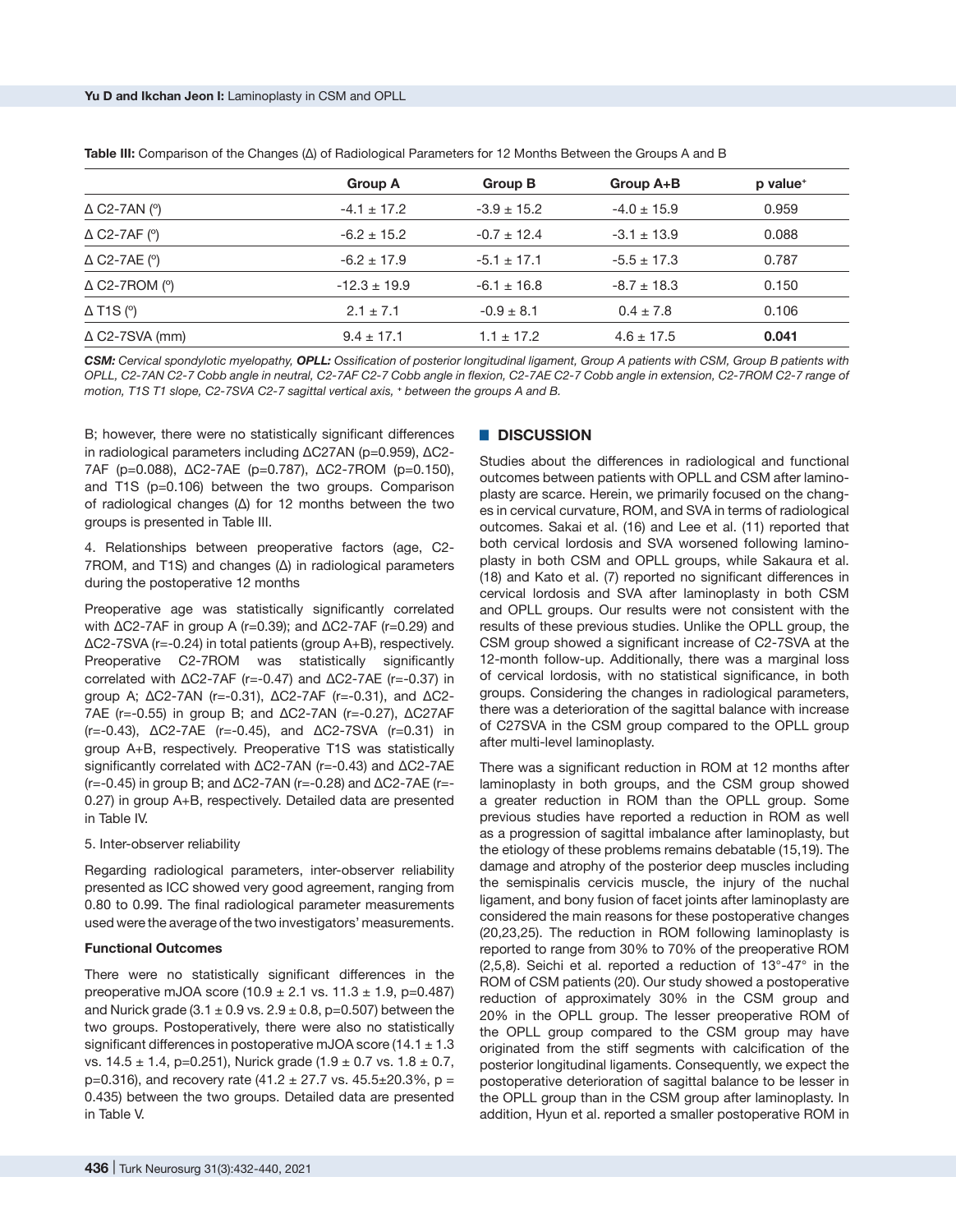**Preoperative factors Age (years) C2-7ROM ( º) T1S ( º) Group A**   $\triangle$  C2-7AN (°)  $-0.32$   $-0.25$   $-0.10$  $\triangle$  C2-7AF (°)  $^{*0.39}$   $^{*2.39}$   $^{*3.39}$   $^{*3.39}$   $^{*4.7}$   $^{*5.0}$   $^{*7.0}$   $^{*7.0}$   $^{*7.0}$   $^{*7.0}$   $^{*7.0}$   $^{*7.0}$   $^{*7.0}$   $^{*7.0}$   $^{*7.0}$   $^{*7.0}$   $^{*7.0}$   $^{*7.0}$   $^{*7.0}$   $^{*7.0}$   $^{*7.0}$   $^{*7.0}$   $^{*$  $\triangle$  C2-7AE (°)  $\angle$  -0.27  $\angle$  -0.37  $\angle$  -0.01  $\triangle$  C2-7ROM (°)  $0.15$  -  $-0.04$  $\Delta$  T1S (°)  $\qquad \qquad 0.02$  -0.02 -0.02 -0.02 -0.02 -0.02 -0.02 -0.02 -0.02 -0.02 -0.02 -0.02 -0.02 -0.02 -0.02 -0.02 -0.02 -0.02 -0.02 -0.02 -0.02 -0.02 -0.02 -0.02 -0.02 -0.02 -0.02 -0.02 -0.02 -0.02 -0.02 -0.02 -0.02 -0  $\triangle$  C2-7SVA (mm)  $-0.24$   $+0.35$   $-0.05$ **Group B**  Δ C2-7AN (º) -0.06 \*-0.31 \*\*-0.43 Δ C2-7AF (º) 0.22 \*-0.31 0.29 Δ C2-7AE (º) 0.06 \*\*-0.55 \*\*-0.45  $\triangle$  C2-7ROM (°)  $0.22$  -  $0.24$  $\Delta$  T1S (°) -0.17 -0.27 -0.27 -0.27 -0.27 -0.27 -0.27 -0.27 -0.27 -0.27 -0.27 -0.27 -0.27 -0.27 -0.27 -0.27 -0.27 -0.27 -0.27 -0.27 -0.27 -0.27 -0.27 -0.27 -0.27 -0.27 -0.27 -0.27 -0.27 -0.27 -0.27 -0.27 -0.27 -0.27 -0.2  $\triangle$  C2-7SVA (mm)  $-0.27$  0.17  $-0.20$ **Group A+B**   $\Delta$  C2-7AN (°)  $\hphantom{00}$   $\hphantom{00}$   $\hphantom{00}$   $\hphantom{00}$   $\hphantom{00}$   $\hphantom{00}$   $\hphantom{00}$   $\hphantom{00}$   $\hphantom{00}$   $\hphantom{00}$   $\hphantom{00}$   $\hphantom{00}$   $\hphantom{00}$   $\hphantom{00}$   $\hphantom{00}$   $\hphantom{00}$   $\hphantom{00}$   $\hphantom{00}$   $\hphantom{0$  $\Delta$  C2-7AF (°)  $^{**}-0.129$   $^{**}-0.43$   $^{**}-0.43$   $^{**}-0.12$  $\Delta$  C2-7AE (°)  $^{*}-0.27$  $\triangle$  C2-7ROM (°)  $0.17$  -14  $\Delta$  T1S (°) -0.08 -0.09 -0.09 -0.09 -0.09 -0.09 -0.09 -0.09 -0.09 -0.09 -0.09 -0.09 -0.09 -0.09 -0.09 -0.09 -0.09 -0.09 -0.09 -0.09 -0.09 -0.09 -0.09 -0.09 -0.09 -0.09 -0.09 -0.09 -0.09 -0.09 -0.09 -0.09 -0.09 -0.09 -0.0  $\triangle$  C2-7SVA (mm)  $*$ -0.24  $*$ 0.31 -0.15

**Table IV:** Relationships Between Preoperative Factors (age, C2-7ROM, and T1S) and Changes of Radiological Parameters During Postoperative 12 Months

*Pearson correlation coefficient (r) was used to assess the relationship. CSM: Cervical spondylotic myelopathy; OPLL: Ossification of posterior longitudinal ligament, Group A patients with CSM, Group B patients with OPLL, C2-7AN C2-7 Cobb angle in neutral;, C2-7AF C2-7 Cobb angle in flexion, C2-7AE C2-7 Cobb angle in extension, C2-7ROM C2-7 range of motion, T1S T1 slope, C2-7SVA C2-7 sagittal vertical axis, \*p<0.05, \*\*p<0.01.*

#### **Table V: Functional Outcomes**

|                           | <b>Group A</b>  | Group B         | Group A+B       | p value <sup>+</sup> |
|---------------------------|-----------------|-----------------|-----------------|----------------------|
| <b>Preoperative</b>       |                 |                 |                 |                      |
| mJOA score                | $10.9 \pm 2.1$  | $11.3 \pm 1.9$  | $11.1 \pm 1.9$  | 0.487                |
| Nurick grade              | $3.1 \pm 0.9$   | $2.9 \pm 0.8$   | $3.0 \pm 0.9$   | 0.507                |
| Postoperative (12 months) |                 |                 |                 |                      |
| mJOA score                | $*14.1 \pm 1.3$ | $*14.5 \pm 1.4$ | $*14.3 \pm 1.4$ | 0.251                |
| Nurick grade              | $*1.9 \pm 0.7$  | $*1.8 \pm 0.7$  | $*1.9 \pm 0.7$  | 0.316                |
| Recovery rate (%)         | $41.2 \pm 27.7$ | $45.5 \pm 20.3$ | $43.7 \pm 23.7$ | 0.435                |

*CSM: Cervical spondylotic myelopathy, OPLL: Ossification of posterior longitudinal ligament, Group A patients with CSM, Group B patients with OPLL, mJOA modified Japanese Orthopedic Association, <sup>+</sup> between the groups A and B, \* Significant difference compared to preoperative data (p<0.05).*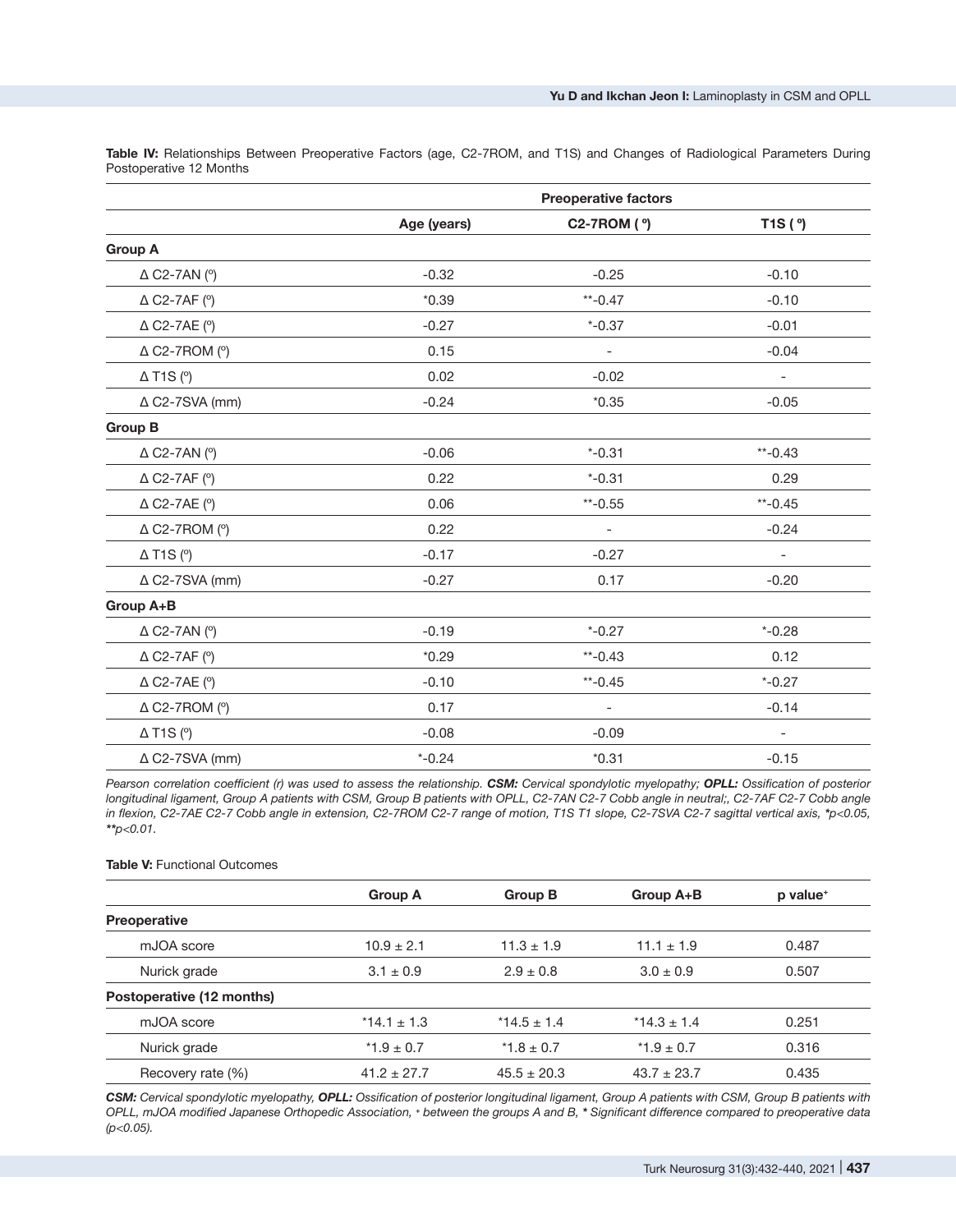the OPLL group than in the CSM group because of the higher frequency of postoperative laminar auto-fusion in OPLL group than in CSM group (6).

It is necessary to consider the effect of age on the development of sagittal imbalance with kyphotic change. Sakai et al. reported that advanced age was a risk factor for kyphotic deformity after laminoplasty in CSM patients with normal preoperative sagittal alignment (17). In the thoracolumbar spine, a decrease of lumbar lordosis and an increase of thoracic kyphosis are associated with increasing age, which results in increased SVA being an indicator of the sagittal global balance (14,21,26). However, unlike the thoracolumbar spine, the sagittal balance of the cervical spine is relatively well maintained in elderly patients because of increased cervical lordosis as a compensatory mechanism (9). To maintain the lordotic curvature of the cervical spine in a condition with sagittal imbalance, it is necessary to preserve and enhance the strength of the cervical extensor muscles. There are several less-invasive methods for saving cervical posterior structures to maintain cervical lordosis after laminoplasty (17). Tumturk et al. reported that *en block* laminoplasty is useful for preserving posterior structure and preventing postoperative sagittal malalignment (24). However, it is generally assumed that extensor muscles already show age-related degradation in elderly patients, which will worsen the deterioration of the cervical extension mechanism postoperatively.

The age-related cervical ROM and curvature should also be evaluated in asymptomatic individuals. Yukawa et al. reported that the cervical motions (flexion, extension, and total range) and the curvature of the neutral neck posture were 25.5  $\pm$  9.5°, 16.2  $\pm$  9.4°, 41.8  $\pm$  12.7°, and 18.4  $\pm$  11.6° in male patients and  $26.3 \pm 98.4^{\circ}$ ,  $26.7 \pm 8.8^{\circ}$ ,  $53.0 \pm 10.9^{\circ}$ , and 16.9  $± 10.8°$  in female patients in their 60s, respectively, which was the average age of our patients (28). When compared with preoperative parameters of our patients, these results show a similar cervical lordosis but a greater range of flexion. With increasing age, there was decreased ROM and increased cervical lordosis, and the range of extension decreased more than that of the flexion. These results show that cervical lordosis naturally increases and the range of extension decreases with aging because of a compensatory mechanism in asymptomatic individuals. This phenomenon was different from our postoperative radiological findings including the reduction of both ROM and cervical lordosis. In particular, the effects of age on ΔC2-7AF (positive correlation) and ΔC2- 7SVA (negative correlation) were limited, and the final result at 12-month postoperatively showed a significant decrease of cervical flexion and increase of SVA but no significant difference in cervical extension.

Few studies have focused on restriction of each cervical flexion or extension after laminoplasty, although many studies have reported a reduction in the overall ROM with loss of cervical lordosis. Suk et al. reported significant restriction in both flexion and extension, while Hyun et al. showed restriction in flexion but not in extension (5,22). However, these results did not highlight any differences between the CSM and OPLL groups. Our results showed significantly

more restriction of cervical flexion in the CSM group than in the OPLL group after laminoplasty. With a reduction in the overall ROM, the composition of ROM, comprising flexion and extension, changed from 1:2 to 1:3 postoperatively in the CSM group; however, there was no change in the OPLL group. We believe that the reason for restriction of cervical flexion being primarily observed in the CSM group after laminoplasty is the compensatory mechanism against the progression of sagittal imbalance caused by a postoperative dysfunction of cervical posterior structures. In other words, a reduction of ROM with distinct restriction of cervical flexion has occurred to correct the sagittal imbalance in which the center of gravity of the head leans forward with loss of cervical lordosis and increase of SVA (Figure 2A-D).

In addition to age, the effect of preoperative T1S should be also considered to evaluate the radiological outcomes after laminoplasty between the CSM and OPLL groups. The preoperative high T1S is already known to be an important factor related to the development and deterioration of sagittal imbalance after laminoplasty (10,12). In our study, T1S did not significantly differ between the two groups preand postoperatively. There were no significant correlations between T1S and the changes in radiological parameters in the CSM group. However, higher preoperative T1S was related to restricted cervical extension and loss of cervical lordosis postoperatively in the OPLL group. In a comprehensive review of the effects of age, ROM, and T1S, we expect C2-7ROM, unlike age and T1S, to be affected mainly by the dysfunction of posterior cervical structures. The effect of posterior surgery with the damages to posterior extensor muscles and ligaments are bigger in the CSM group presenting with greater preoperative ROM, thus leading to the increase of SVA. The reduction of ROM is also thought to be involved in the compensatory mechanism as mentioned above. Unfortunately, the compensatory mechanism associated with the reduction of ROM in the CSM group was insufficient to prevent the deterioration of sagittal balance with increasing SVA, even though it minimized the loss of cervical lordosis. However, the stiff and less-flexible segments with the formation of ossification of the posterior longitudinal ligaments combined with a compensatory mechanism of ROM preserved SVA and maintained cervical lordosis in the OPLL group.

Unfortunately, long-term changes in ROM and cervical curvature could not be determined from the 12-month followup study; thus, these can be predicted indirectly by referring to the results of previous studies. Kawaguchi et al. reported a rapid decrease in ROM within the first year following surgery and no further decreases thereafter without distinction between the CSM and OPLL groups (8). Hyun et al. reported the differences in the reduction of ROM between the CSM and OPLL groups (6). The OPLL group showed a continuous reduction of ROM for 5 years; however, in the CSM group, there was a recovery after initial reduction for 2 years. However, there were no significant differences in functional outcomes according to the radiological changes. In our results, we found significant improvements in functional outcomes in the CSM and OPLL groups with no significant differences 12 months postoperatively. Considering these favorable functional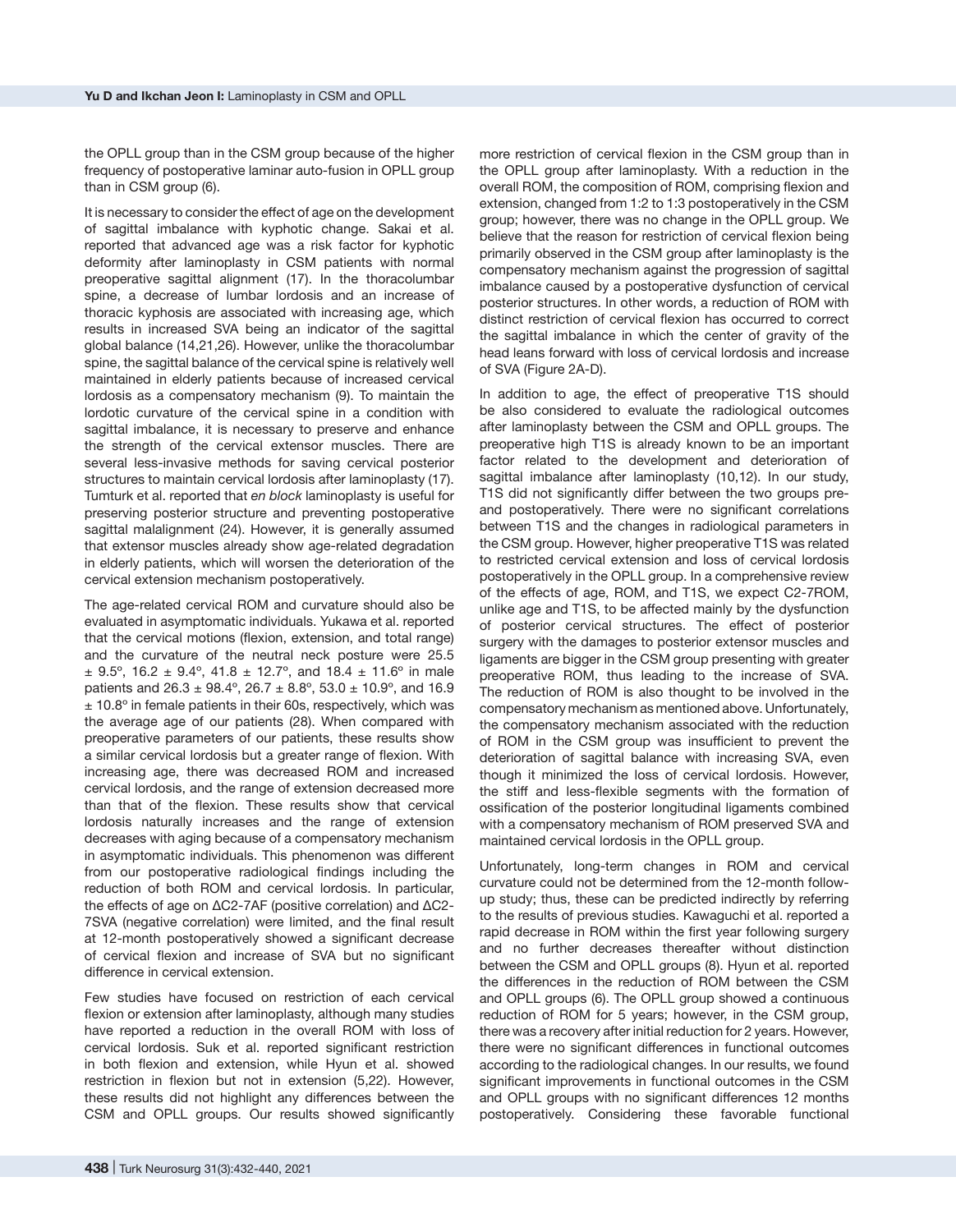

**Figure 2:** Changes in cervical lordosis and sagittal balance pre- and postoperatively. In the CSM patient, the preoperative lateral radiograph showed preserved cervical lordosis and sagittal balance **(A)**. There was increased C2-7SVA despite maintained cervical lordosis on the postoperative lateral radiograph **(B)**. In OPLL patients, there were no statistically significant differences between pre- **(C)**  and post- **(D)** operative lateral radiographs. Both the cervical lordosis and sagittal balance were maintained.

outcomes, the radiological changes including the reduction of ROM and increase of SVA in the CSM group can be regarded as meaningless. However, we think that careful observation is required even after 12 months when considering the greater deterioration of sagittal balance in the CSM group than in the OPLL group unlike the results of previous studies.

Our study has several limitations. First, it was a retrospective study with relatively small number of participants. Second, the 12-month follow-up period was quite short to expect to observe overall changes in postoperative sagittal balance. Third, there was no consideration of whole-spine sagittal balance, which can influence cervical sagittal balance. Further studies with a larger number of participants during the longterm follow-up period are required to demonstrate the exact radiological and clinical differences between the CSM and OPLL groups.

# █ **CONCLUSION**

Although there were no statistically significant differences in the functional outcomes, the CSM group showed a greater deterioration of sagittal balance with a significant increase of C2-7SVA after multi-level laminoplasty than the OPLL group. We consider that the stiffness and less-flexible segments of OPLL with the reduction of ROM as a compensatory mechanism prevented the deterioration of sagittal balance while preserving SVA and maintaining cervical lordosis.

Additional careful observations are required considering these radiological and structural differences between the CSM and OPLL groups.

## █ **ACKNOWLEDGMENTS**

This work was supported by the National Research Foundation of Korea (NRF) grant funded by the Korea government (MSIP; Ministry of Science, ICT & Future Plan (NRF-2019M3E5D1A02068142).

## █ **REFERENCES**

- 1. Benzel EC, Lancon J, Kesterson L, Hadden T: Cervical laminectomy and dentate ligament section for cervical spondylotic myelopathy. J Spinal Disorders 4:286-295, 1991
- 2. Hase H, Watanabe T, Hirasawa Y, Hashimoto H, Miyamoto T, Chatani K, Kageyama N, Mikami Y: Bilateral open laminoplasty using ceramic laminas for cervical myelopathy. Spine (Phila Pa 1976) 16:1269-1276, 1991
- 3. Hirabayashi K, Miyakawa J, Satomi K, Maruyama T, Wakano K: Operative results and postoperative progression of ossification among patients with ossification of cervical posterior longitudinal ligament. Spine (Phila Pa 1976) 6:354- 364, 1981
- 4. Hirabayashi K, Watanabe K, Wakano K, Suzuki N, Satomi K, Ishii Y: Expansive open-door laminoplasty for cervical spinal stenotic myelopathy. Spine (Phila Pa 1976) 8:693-699, 1983